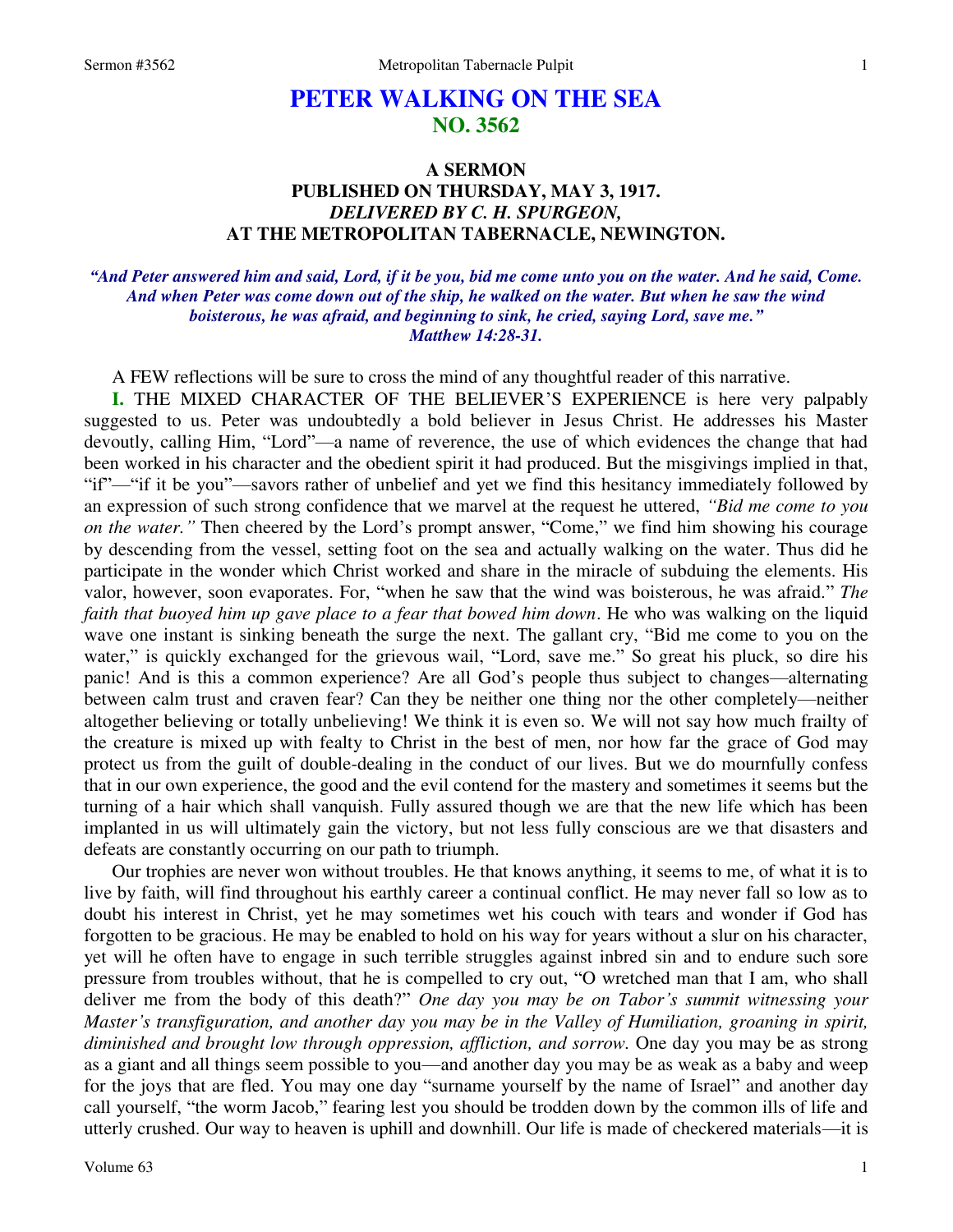not all of one fabric. Sometimes full of hope, we bound forward with elastic step—soon the sun ceases to shine, the big raindrops fall, the vapors rise, and we sit down with folded arms and fixed eye, wearing a sad, leaden cast. As in our experience, so in our nature, good and evil meet, but cannot blend—they are at constant variance. I mention this well-known fact because it may serve to comfort some of the younger sort who but of late have begun to go on pilgrimage. They fancied that since they were born again and enlisted in Christ's army, they would never afterward have to fight with sin within—though perhaps they might be tempted, their soul would never give any consent to it. They boasted when they put on the harness, as though they had taken it off. They sowed today and they expected to reap their harvest tomorrow. They had scarce got loose from the shore, yet they expected soon to reach the port. When the vessel is a little buffeted and heaved to and fro by contrary winds, they cannot understand it. Beloved, it is so with all of us. Those saints of God who appear to you to be favored with perpetual sunshine could tell you quite another tale. Some whom God highly honors in public, He often deeply humbles in private. He has a way of taking His children behind the door and making them see some of the abominations within them, while at the same time He is giving them to see the beauties of Christ and enabling them to feed on Him. Do not think that yours is an extreme case, because your spiritual life is one of much contest with sin. So far from being extreme, I believe it is but a specimen of the way in which the Lord deals with all His own beloved ones.

There I leave that first observation. *Peter is at one moment confident, another instant he is dismayed*. At one moment he is treading the waves like a miracle worker and the next instant he is sinking like an ordinary being. And so it is with us—sometimes aloft and soon crying out of the depths, "Lord, save me." And for our second reflection, we observe that—

#### **II.** FAITH LOVES VENTURESOME SERVICE.

Peter, when full of faith, said to his Master, "Lord, if it be you, bid me come to you upon the water." Faith seems to have a secret instinct revealing her military and royal character. In the old wars of Troy, we read of one who, being told by a prophet that the war would not be to his honor, sought to escape from the Greek ranks and hid himself among the daughters of the king. But he was discovered by Ulysses, who sent a peddler, or one disguised as such, to sell various wares—and while the maidens at the gate came to buy the various trinkets in which they delighted, there was placed in the basket a trumpet or a sword, and the young hero, disguised as he was, yet let out his taste and chose the warlike implement. It was his nature to do so—and he was discovered by the choice. Now, amidst ten thousand allurements, faith is quite certain to choose that which appertains to boldness and to venturesomeness. John is full of love, he stays in the vessel, but Peter abounds in faith and he must be doing some high action congruous to the nature of faith and therefore, he says, "Lord, if it be you, bid me come unto you on the water." *That is the kind of thing for faith to do*. *Anybody can walk on the land, but faith is a water-walker.* She can do, and act, and work where others fail. Remember it is not said in Scripture that faith will pluck up mustards seeds or that it will remove molehills. These little things are not the sphere for faith, but it is written, "You shall *say unto this mountain*, Be you removed hence; or this sycamore tree, Be plucked up by the roots." Faith loves to deal in great things, in marvelous adventures, in projects beyond human power. We are not to come to God and ask Him to do for us what we can do for ourselves. There is no room for the exercise of faith where reason and human strength will suffice. Faith is a vessel expressly built for the deep seas. She is not a coaster, to keep close to the shore. She pushes out where she can neither see the shore nor fathom the depth, for she has a compass on board and she looks up to the stars which God has fixed for her guidance. She has, too, a blessed Pilot, so she feels herself secure and all at home in the wild waste of waters, with no human eye to gaze upon her and no human hand to help.

"If it be you," said Peter, "let me come to you on the water." If you have faith in God and that faith is in active exercise, I am persuaded you will feel an instinct within you prompting you to dare something more than others have ventured to attempt, eager to honor Jesus Christ more than anyone else would think possible, who had little faith or no faith at all. What a blessed instinct it is which impels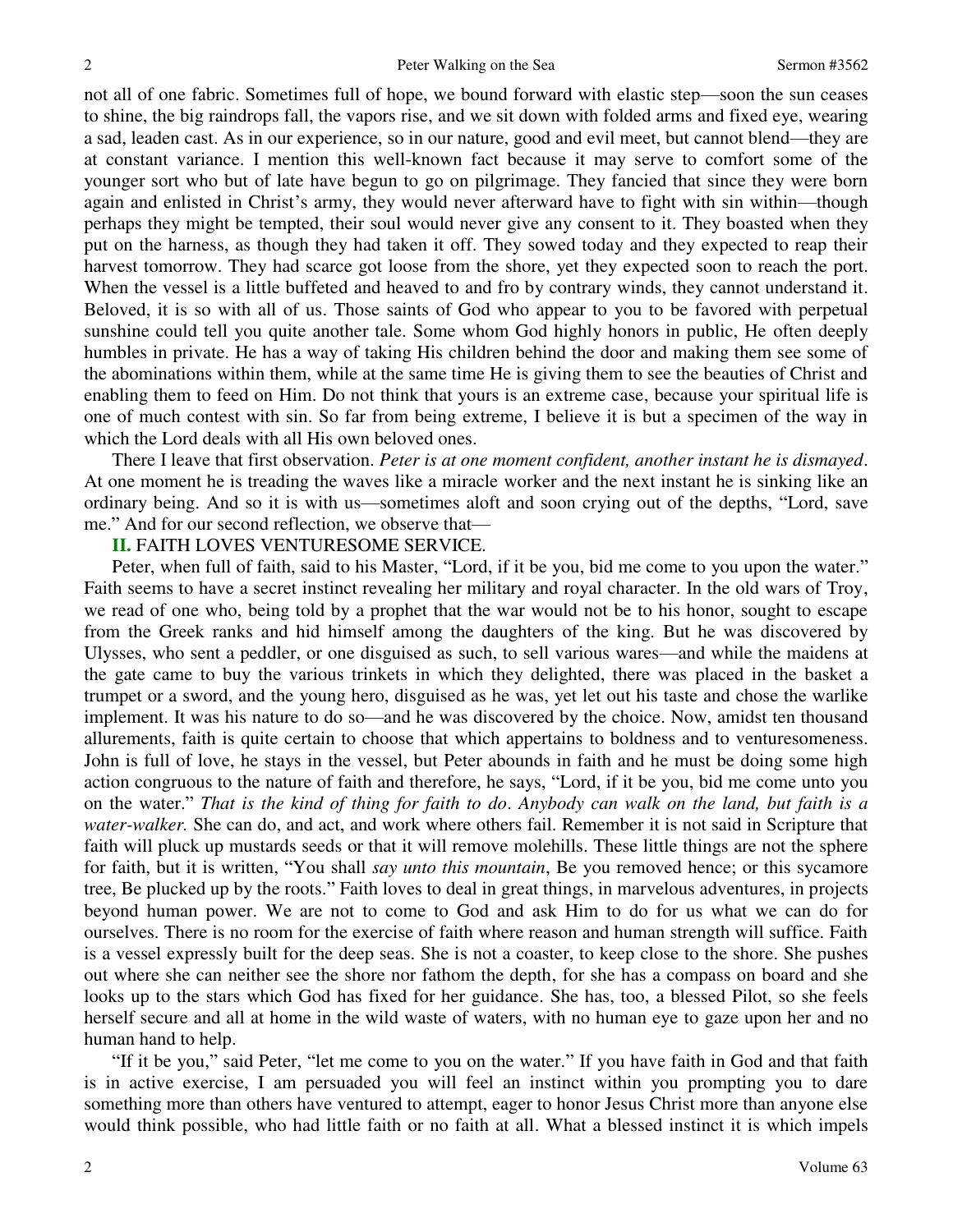some of our brethren, as it frequently has done, to leave their native country and go out to preach the Gospel in regions beyond the sea! Not building upon another man's foundation, but like the bold apostle, seeking to extend the bounds of Immanuel's kingdom. How blessed it is when some brother finds it in their heart to consecrate more of their substance than is ordinary to the Lord's work, not grudging what he can spare, but glorying over what he can sacrifice! Yea, and blessed it is when faith kindles to furnace-heat and stimulates one to undertake a work for which he alone would be incompetent. God preserve such a man! How I rejoice at every mention of our brother Muller at Bristol! What lessons of trust in God's promise and His providence has he taught to Christians and Christian churches. How graciously has Christ made him to walk on the water! How securely has he sped his course these many years as safe on the flowing current of subscriptions as if he were proceeding on the solid bases of a rich endowment! How wonderfully his orphanage has been supported! He walks on waves in very truth. This sole dependence upon the eternal providence of a faithful God is indispensable to us. I trust we are not entire strangers to it in our measure and degree. It is no novelty to us to put our foot down on what we thought to be a cloud, and find that God had placed a rock there, to walk right on in the dark and see the midnight turn to noonday—to rest on the invisible and prove it to be more substantial than the visible—to depend upon the naked promise of the covenant-keeping God and reap greater riches than all the treasures that could come from relying on an arm of flesh. Faith then, is a venturesome thing and if any of you have not yet been nerved with courage because you believed, I pray that your faith may grow till you feel compelled to attempt more than of your own unaided strength you can possibly do.

Brethren, undertake something for Christ. Is there a brother here who ought to preach, but is too timid? I hope his faith will overcome his diffidence. Is there a sister here who ought to take a class in the school, but she is shy and hesitant? I hope her faith in the Savior will get fresh impetus from her love to souls. "Such trust have we through Christ to Godward." Oh! that you may all be urged by strong convictions to attempt something in His service, that you be taught by the Holy Spirit to set about it wisely. And that you may be enabled by that sufficiency which is of God to do it effectually! Though you may often have stumbled in plain paths, you shall be able to walk on the water in safety when and where Jesus bids you. I say this advisedly, for, venturesome as Peter's faith was, he would not make a move without first having the Master's permission. "If it be you, bid me." We must not fondly imagine that we can do whatever we choose, but we may fairly expect that whenever God allots us a work, He will give us grace adequate to accomplish it. Peter walking on the sea without divine permission would be a presumption to attempt and an impossibility to perform. But Peter, with Christ's amens, might have walked across the Atlantic itself if his faith had not failed.

So it is with you. If your Lord has called you to a work, rely upon Him for the power to achieve it. He will not forsake you. But if it is merely your own whim or caprice which has thrust you into a position for which you are not qualified, you have no right to reckon upon the divine aid to speed your false steps. Blessed is he who goes to his Father and asks His counsel, for he shall always find that where God gives us guidance, He will give us grace. But—

### **III.** FAITH REALLY DOES WORK WONDERS.

This is our third observation. Peter came down from the vessel. I think I see him bounding over the bulwarks. How strange he must have felt when that water in which he had been so often swimming became as solid marble under his feet! How elated he must have felt—a man with his temperament naturally would so feel—when he began to walk and found the water like a sea of glass beneath his tread! It was a marvelous thing to do. Others have made their way through the sea, but Peter walked over it. The laws of gravitation were suspended for his support. Picture the scene. What Jesus was doing, Peter was doing. Faith made Peter to be like his Lord. There were two walking, the one by His own infinite power, the other by the power imparted to him—the power of faith.

*Remember that faith will make any of us like Christ*. "He that believes on me, the works that I do shall he do also," said the Master, "and greater works than these shall he do, because I go unto my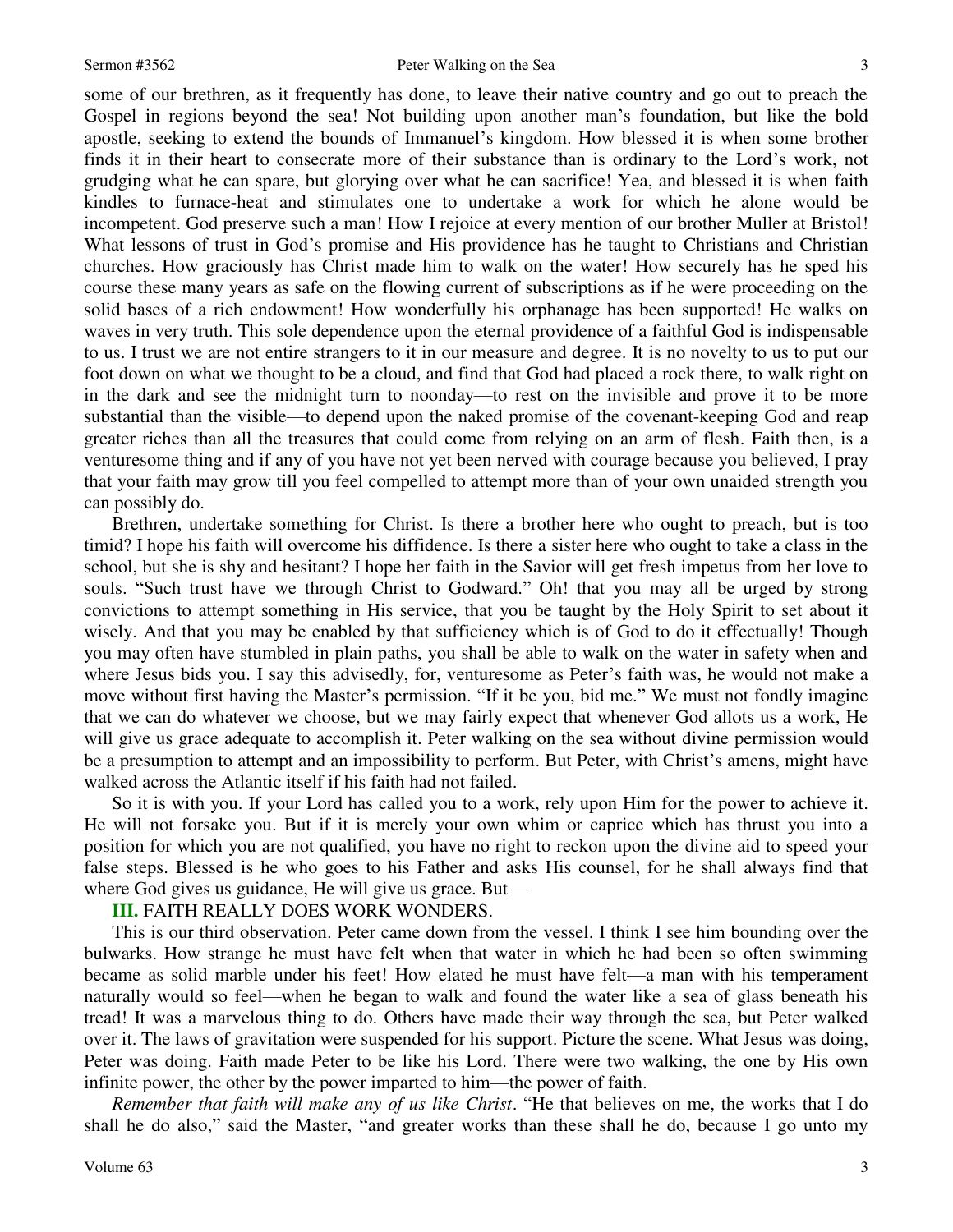Father." It does often seem impossible in certain conditions to act in a Christ-like spirit, but faith can make you walk the waves of the sea. Your Lord was patient in poverty—faith can make you walk that wave, and be patient and contented, too. Christ was loving and gentle under the most fearful and multiplied provocations—faith can give you that same gentleness of spirit and lowliness of mind—you can walk those billows, too. Our Lord, in the midst of prosperity, refused worldly honor. When they sought to make Him a king, He hid Himself from the temptation. And you in the high places of the earth, tempted by wealth, with flattery poured into your ears, may still walk, as Jesus did, safely through it all if you have but faith in God, faith in the blessed Spirit, faith in Him who is ever with you, even to the end of the world. There is nothing Christ did, except the great atoning work, which His people shall not do in and through Him, by the exercise of their faith. What a blessing it would be if God's people really did believe the power that lies in them by the energy of faith! So many of us give up, succumb, lie down as if we were weak, but we are not weak. When we are weak in ourselves, then are we strong. This is no empty fiction, but a certain fact. We are strong in the Lord and in the power of His might. Let not, therefore, the believer think that he can only do what another man can do. He is of a nobler race. God dwells in him. Oh! what a glorious thought that is—God dwelling in a man! That wonderful word, "enthusiasm"—so often turned to ridicule and used as a term of reproach—what does it mean but God in a man? Enthusiasm! When God is thoroughly in a man and the man knows it, then he is not cowed or put back by difficulties, or daunted by sneers. He is not so mindful of his feebleness as to excuse himself from effort or to imagine that he can do nothing. In the confidence of that power which inspires him, he marches boldly on, fully assured that victory awaits him, and that victory he rests not till he realizes—it is given to his confidence. So does God requite and reward the man that puts his trust in Him. May we always have enough of faith to be doing wonders. Some poor souls have enough faith to carry them to heaven. Others have just enough faith to maintain decent character, but he shall be honored of God who has such implicit, and such heroic, and such enduring faith that he can dare jeopardize, do exploits, and bear sufferings, because his Lord is with him. We must attempt some things which look like impossibilities or we shall never keep up the esprit of the true soldiers of the cross. We pass on to make a fourth remark.

**IV.** INTO THE SOUL OF THE MOST FAITHFUL AND CONFIDENT DISCIPLE, UNBELIEF GENERALLY FINDS SOME DOOR OR OTHER FOR ENTRANCE.

*Peter had looked at the waves* and his faith was just strong enough to believe that Jesus could make him walk on the sea, but he had never taken the winds into his calculation. *Had he thought of the winds as well as the waves*, and reposed upon Jesus for the whole, I have no doubt his faith would have held out and not have so fearfully given way. The first two or three steps on the water had exhilarated him and made him feel what wonders he was doing, but there came a rough blast which threatened to overthrow him and as he could scarcely stand against so rude a wind upon so slippery a floor, he began to be afraid. Something occurred which he had not foreseen and in strange surprise he yielded to blank unbelief. Thus it often comes to pass with us. We arrange our faith according to our estimate of the perils and perplexities that lie in our path. We even plan the events that will probably happens to us and we feel sure that we can trust God in all these circumstances, but a fresh contingency arises upon which we had never reckoned, a wind which we had not thought of, and forthwith our courage fails, we do not trust God for that. I wish we had a faith which was free from and totally independent of weights and measures—a faith that trusted God for ten thousand things as readily as for one—that would rest upon God for a century as securely as for a day, a faith that would just cast itself, sink or swim, into the sea, believing in God that whether the winds were blowing or not, whether the waves were raging or not, everything is easy to omnipotence, and nothing can compromise the faithfulness of the Most High. But alas! my brethren, we are always being startled by some new prodigies. Perhaps we are too fond of calculating changes, predicting probabilities, and forestalling the future. Hence comes our chagrin when we are frustrated or disappointed. If we walked on, leaving everything to His divine decree and watchful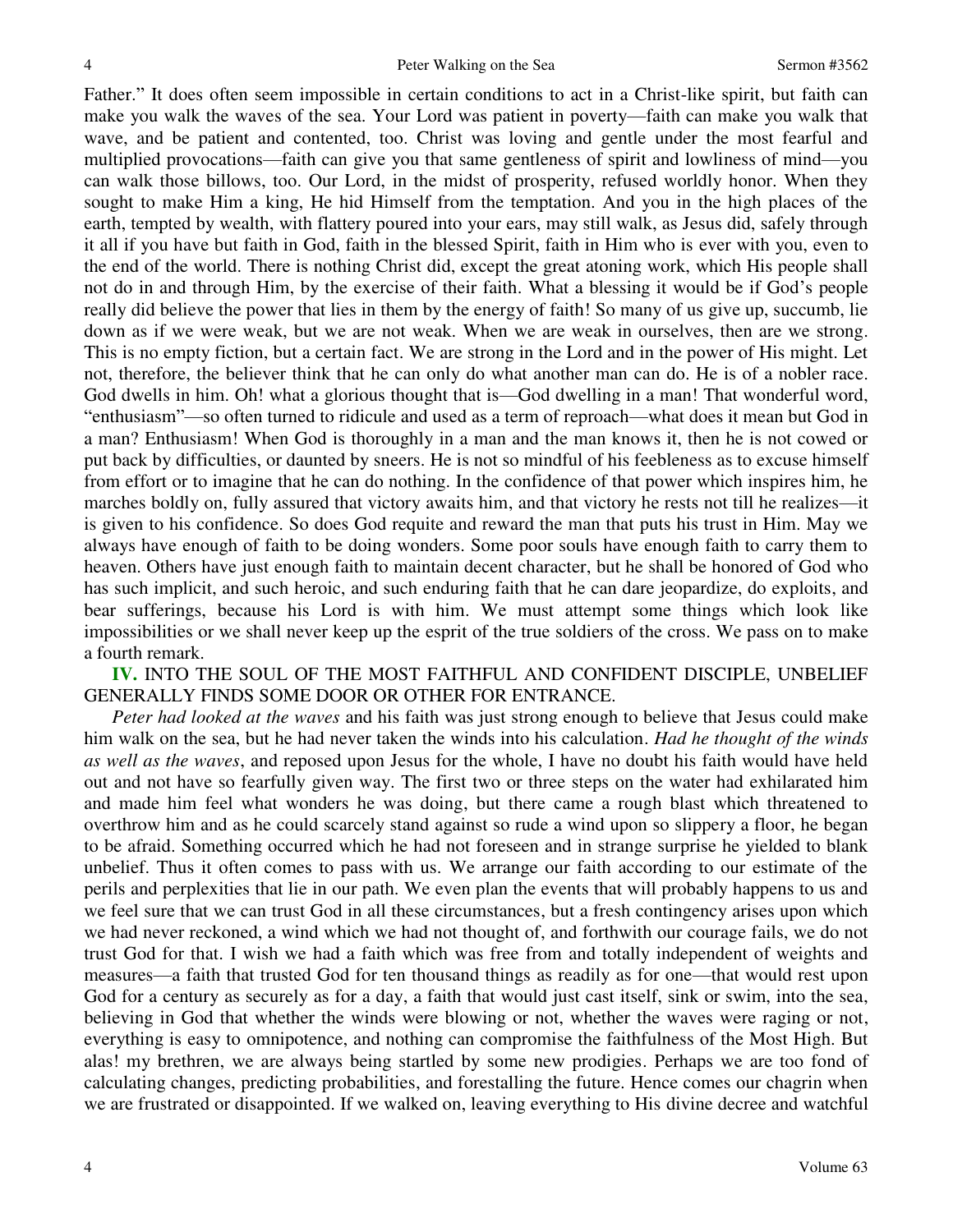#### Sermon #3562 **Peter Walking on the Sea 5**

providence, confiding in our heavenly Father's wisdom and His love, we need never be amazed or bewildered—our faith would be equal to any rumor or riot that might arise.

Just as unbelief introduced into Peter's mind a terror of the wind and upset him at once, so the devil has ways of finding some point or other upon which to overthrow our faith. I have sometimes been full of joy in the Lord and I have usually noticed that depression of spirits almost invariably follows and that from some circumstance which at other times would not have caused me the slightest disturbance. Satan knows how to use any trivial thing to spoil the luster of our faith and the placidity of our joy. With what subtlety he will assail you! A difficulty you have been laboring under may have been removed by God's providence. You may be very grateful and ready to set up your stone of thankfulness, and to praise the name of the Lord. Soon a new difficulty will be suggested. While you are blessing God for all His mercy, all of a sudden some trouble like a squall occurs. It may not be worth mentioning, but it will assume such strange proportions that it covers up all your joys and leaves you a prey to unbelief. How watchful we ought to be against unbelief, for of all sins this is one of the most heinous. Like Jeroboam, of whom we read that he sinned and made Israel to sin, unbelief is itself a sin and becomes the parent of all sorts of sins. We sometimes talk to one another about our doubts and fears as if they were infirmities to be pitied rather than crimes to be loathed, but we seldom talk to each other about the delinquencies of our conduct, such as angry tempers, hasty words, harsh judgments, unbecoming levity, or lax conversation. No, we would be ashamed to confess transgressions that are far too common among people professing godliness. Why is it that we do not blush to acknowledge our doubts that mistrust God and our fears that stagger at His promise? Are they not quite as much sins against the commandment of the Lord and the duty of every faithful Christian as drunkenness, or dishonesty, or any offense against the moral law? To doubt the faithfulness of God is atrocious. Who can estimate the amount of virus there is in the sin of unbelief? It would stab at the very heart of God. It would pluck the crown from the head of JEHOVAH. Let us hate unbelief with all our hearts and watch against it. Remember that it can attack us from any quarter of the compass unless we keep perpetual guard. Those of us who have been boldest in the Lord's battle and foremost in His service, may yet be overtaken with this sin, succumb to its debasing influence, and be left in the rear, shorn of honor and covered with shame. And now for a fifth reflection—

**V.** IF AT ANY TIME FAITH SEEMS TO BE OVERTURNED BY AN INVASION OF UNBELIEF, IT THEN SHOWS ITS TRUE CONQUERING CHARACTER.

Peter was soon made to doubt, but with what ease did he begin to pray! I like to think of the spontaneous character of Peter's prayer. He begins to sink and he prays in a minute. He no sooner finds himself going down, than he says, "Lord, save me." This shows what a living thing his faith was. It might not walk the water always, but it could always pray, and that is the better thing of the two. Your faith may not always make you rejoice, but if your faith can always make you trust the precious blood, that is all you need. Your faith may not always take you to the top of the mountain and bathe your forehead in the sunlight of God's countenance, but if your faith enables you to keep in the straight road that leads to eternal life, you may bless God for that. To walk the water is not an essential characteristic of faith, but to pray when you begin to sink is. To do great wonders for Christ is not indispensable to your soul's being saved, but to have the faculty of always turning the heart to Him in time of distress is one of the sure marks of divine grace in the soul. I am sure Peter did not intone his prayer on that occasion. I am quite certain that he did not believe in having to search for music to which to set that prayer. It just came up from his heart. And are not these the very best prayers, that well up from the soul, freely flowing forth from the lips because the heart compels the tongue to speak? The heart, knowing its own bitterness, reveals it unto the Most High. Beloved, are you prayerful in such a respect as that? I do think it is a blessed plan to set apart time for prayer, and so to take your half-hour, or your hour, as you may be able, for secret devotion, but better than the set time for prayer is the spirit of prayer. While a regular habit of prayer is a great help to piety, the spirit of prayer promotes habitual, unintermitting communion with God.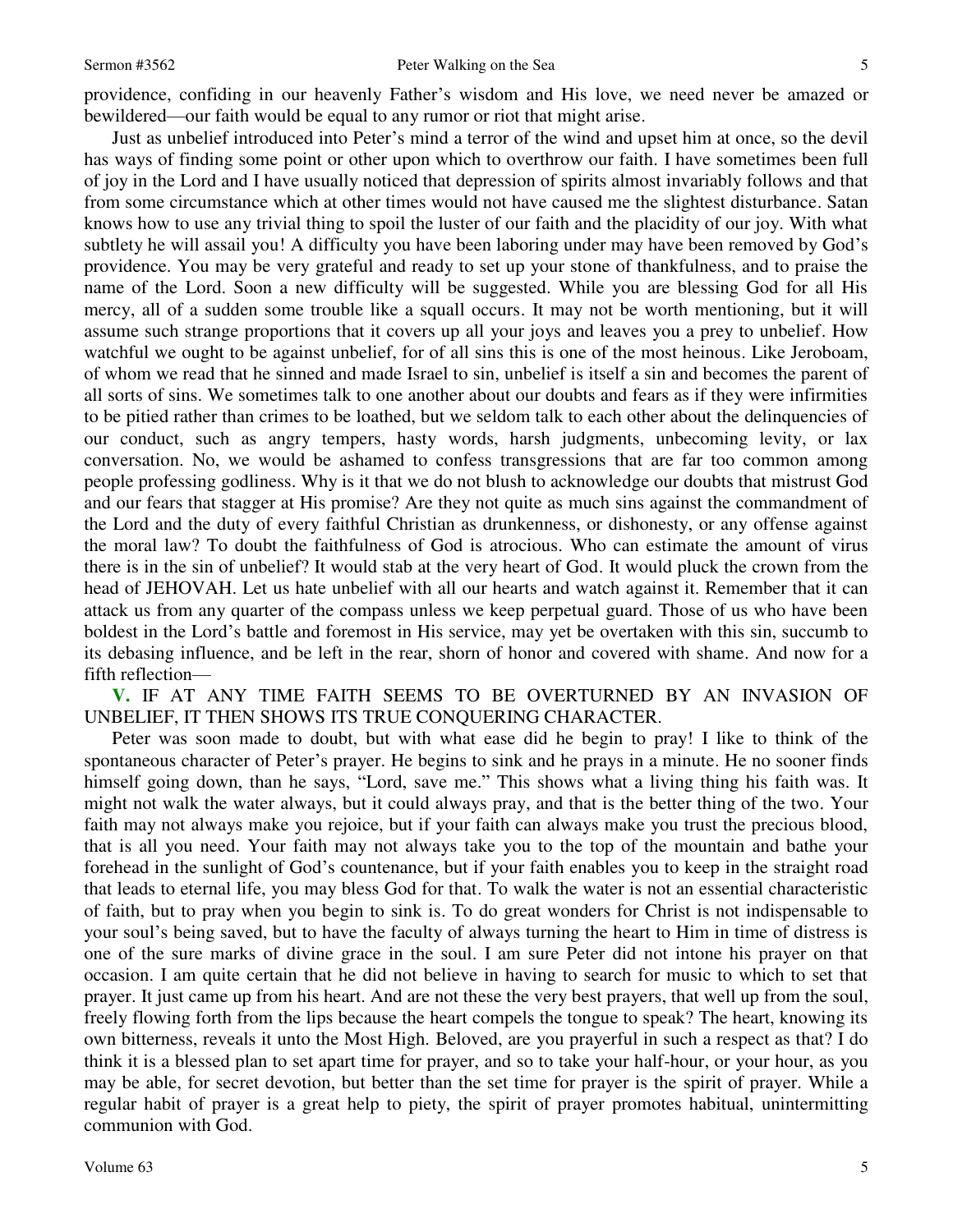I once asked, down at Wootton-under-Edge, where Mr. Rowland Hill's study was and they told me that was a question which they could not answer. "Why, how is that! Did he never study his sermons? Oh! yes, he was always studying his sermons—it did not matter whether he was in the parlor or in the paddock, attending to his correspondence or looking after the cows, going out into the village to buy goods or walking in the garden amidst flowers and fruits—he was always studying his sermons, so that he was one of the readiest of preachers. That is one of the best habits that a man can cultivate. So they said it was with his prayers. He was not a man who shut himself up for prayer, but he seemed to be always praying wherever he went. He would be often heard saying true prayers when others fancied his mind must be full of other thoughts. The story that is related of him at Mr. George Clayton's chapel in York Street, you will, most of you, remember, for I have repeated it several times. After he had been preaching, he lingered about the building so long that the pew-opener went to him and told him that it was time to close the place. The old gentleman was found tottering round the pews singing to himself—

> *"And when I shall die, 'Receive me,' I'll cry. For Jesus has loved me, I cannot tell why. But this thing I find, We two are so joined, That He won't be in glory And leave me behind."*

 This peculiar practice of conversing, as it were, with oneself—of repeating texts of Scripture or verses of hymns, the propensity to pray with the heart and lift up the thoughts continually to God—well, it seems to me an indication of spiritual-mindedness above any common level. "Know," says David, "that the Lord has set apart him that is godly for himself." But how should the man thus set apart behave himself? The Psalmist will tell you, "Commune with your own heart upon your bed and be still." Oh! for a mind always active, never stagnant, always tranquil! Oh! for the wings of a dove. Take a pigeon. Put it away in a cage—send it a distance in the country. Keep it there awhile. Then, on a certain day, let it loose—you will soon know where its home is, for it mounts up, flies its circuit, takes its bearings, surveys its course, and then away it pursues its trip through the air till it reaches the dear old dove-cote. Does your soul make its way to the ark and return to its rest with a like sacred instinct? All through the day you may be taken up with many cares. The shop or the warehouse, the nursery or the kitchen, may be your cage. There comes a moment when you are let loose and you get free. Where does your soul fly? Flies it off like a dove, to its resting place? When it see the crows on the wing, if anybody asked me what trips they were taking, I could not tell them. But if they would wait till evening I would quickly solve the riddle, for then they would be quite sure to be seeking their nests. Does your heart, in the time of trouble, fly away to God? Does your spirit in the hour of distress seek the rock of refuge and speed to the Great Deliverer? Then are you like Peter. You may not always walk on the waves, but you can always say, "Lord, save me." Can you say that from your very soul, resting on the Savior's mighty arm? Then have you got the essence of a faith which will lead you through growth in grace up to the perfection of glory.

**VI.** OUR LORD JESUS CHRIST IS EQUALLY KIND, BOTH TO STRONG FAITH AND TO LITTLE FAITH.

Strong faith says, "Bid me come to you on the water." Now Christ sometimes refuses to answer prayer after its own kind. The prayer of anger, in which James and John entreated that fire might come down from heaven to destroy the Samaritans, He rejected. The prayer of ambition, when the two sons of Zebedee craved a place, one on His right hand and the other on the left, in His kingdom, was denied. But the prayer of faith, though it looked bold and venturesome, our Lord received graciously and answered speedily. "Bid me come to you on the water." "Come," said Jesus. Is strong faith represented here by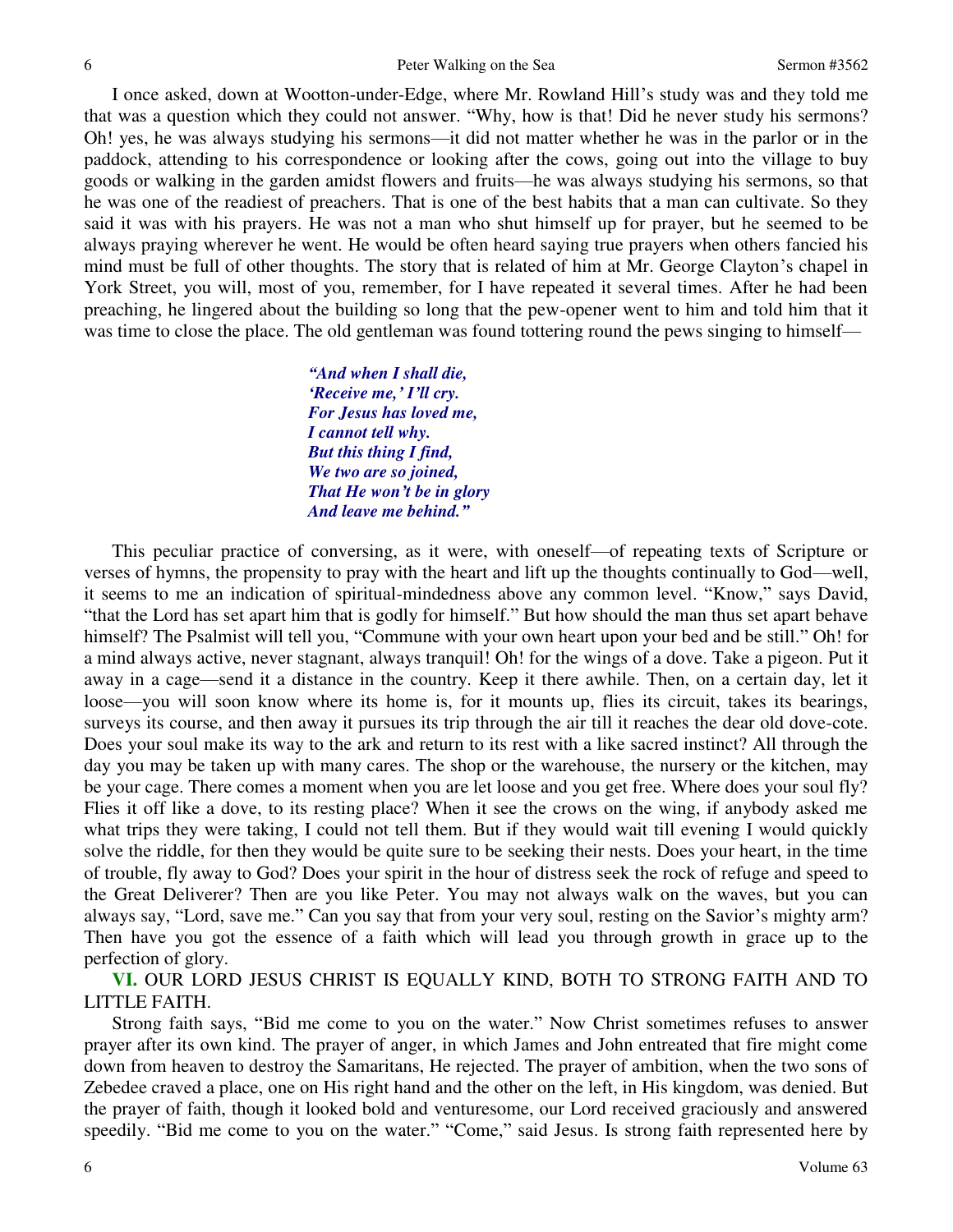any of you? If you ask a great thing of God, you shall have it. If you have but faith in Jesus, you shall ask what you will and it shall be done unto you, for the desire of the righteous shall be granted. "Delight yourself also in the Lord, and He shall give you the desires of your heart." Have you a great plan of usefulness! Have you an intense anxiety for soul-winning! Have you a strong yearning for the evangelization of your district! Believe, fear not to tempt fortune, for all things are possible to him that believes. The hands of Christ are pledged to faith. He will honor the trust you repose in Him. If you will but repose in Him, He cannot, will not deny you. True faith is His own work. If He has worked the prayer in you, He will surely answer it. Go forth, then, in this your might of faith and the Lord be with you.

*But perceive you not how kind He also was to little faith?* No sooner does Peter begin to sink and cry, "Save me," than there is manifest good will and quick help in the Savior's movement. "Immediately Jesus stretched forth his hand and caught him." Our Lord did not pause to parley. He did not upbraid him or say, "Peter, you have dishonored Me by your unbelief." He did not accuse him harshly, rebuke him sternly, or punish him severely, leaving him to go down twice, and pulling him up the third time thus inflicting in him the pangs of death without its extreme penalty. Ah! no, the prompt help was ready for the pressing emergency. The sinking one was made to stand. After that He said, "O you of little faith, wherefore did you doubt?" Christ gives liberally and upbraids not—or when He does upbraid, it is always after His large generosity has abated the grievance. He gives the choice portion and then chastens us for our profit. He does not make us wait till we are submerged again and again, but He listens at once to the feeble cry of His sinking servants and not till after He has delivered them does He expostulate with them. Aesop tells a story of a man who saw a boy drowning and sat on the shore, and lectured him upon the imprudence of venturing beyond his depth. And there are some people who do the same with poor sinking souls. They tell them of what they ought to have done, of what they have not done, and of what they ought now to do, which they cannot do—but they do not stretch out their hand to help them. They observe the burden which is too heavy to be borne, but they lift not a finger to lighten it. Our Lord takes off the burden first, sets His servant on his feet and then gives him a word of counsel or of rebuke. Go to Him, then, Little Faith. Go to Him before you retire to your rest. Tell your Savior of the grief that distracts you, of the woe that overwhelms you. Confess your sins, acknowledge your inability to rescue yourself, and cast yourself now upon the gracious promise of the loving God. Whether you be strong or weak, my brother, repair to the same place, for Jesus stands at the gate of mercy's house willing to receive all those who come to Him.

# **EXPOSITION BY C. H. SPURGEON:** *MATTHEW 14:25-27.*

#### **25.** *And in the fourth watch of the night Jesus went unto them, walking on the sea.*

Jesus is sure to come. The night wears on and the darkness thickens—the fourth watch of the night draws near, but where is He? Faith says, "He must come." Though He should stay away till almost break of day, He must come. Unbelief asks, "How can He come?" Ah, He will answer for Himself—He can make His own way. "Jesus went unto them, walking on the sea." He comes in the teeth of the wind and on the face of the wave. Never fear that He will fail to reach the storm-tossed boat—His love will find the way. Whether it is to a single disciple or to the church as a whole, Jesus will appear in His own chosen hour and His time is sure to be the most timely.

**26.** *And when the disciples saw him walking on the sea, they were troubled, saying, It is a spirit: and they cried out for fear.* 

Yes, the disciples saw Him—they saw Jesus, their Lord, and derived no comfort from the sight. Poor human nature's sight is a blind thing compared with the vision of a spiritual faith. They saw, but knew not what they saw. What could it be but a phantom? How could a real man walk on those foaming billows? How could he stand in the teeth of such a hurricane? They were already at their wits' end and